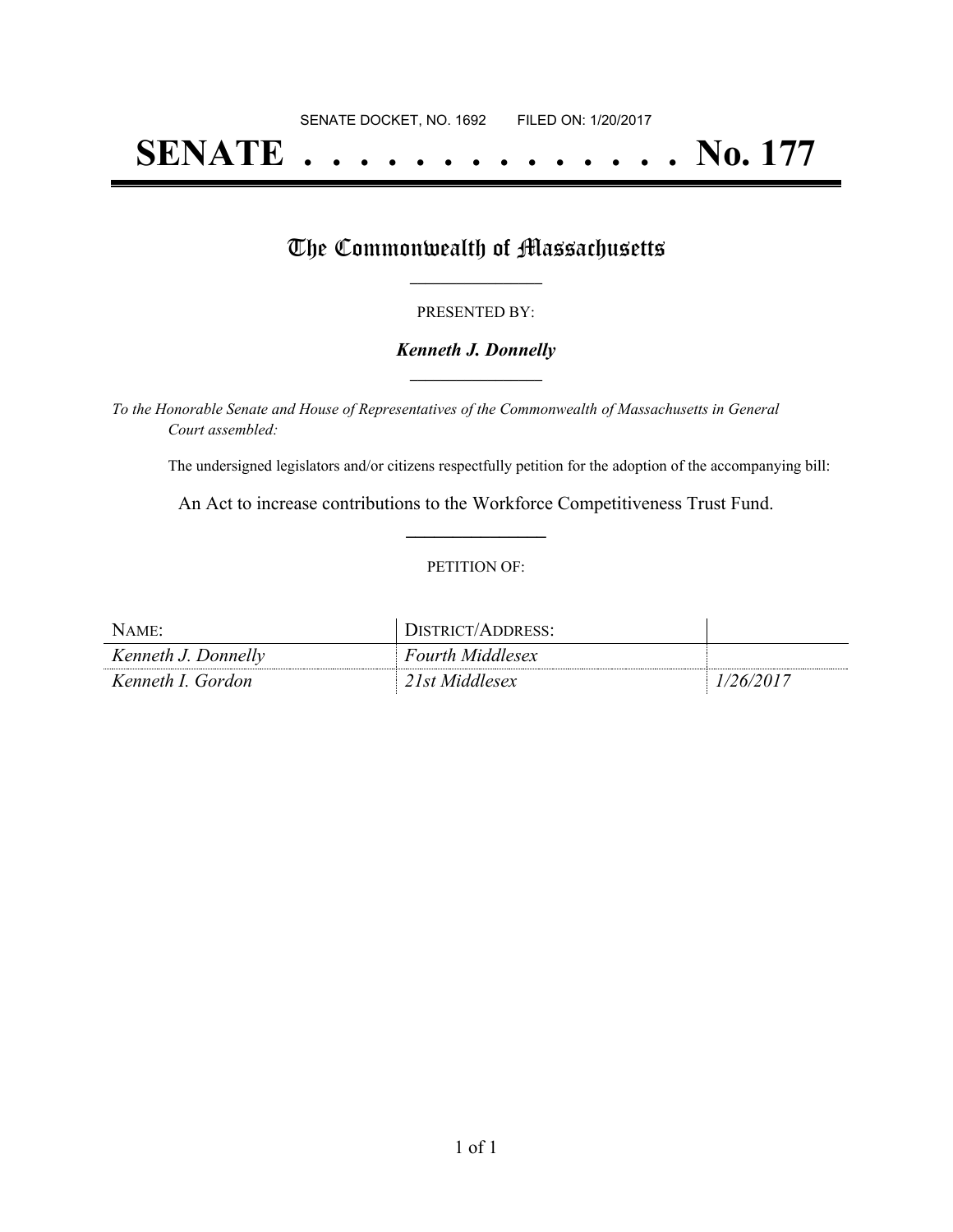# SENATE DOCKET, NO. 1692 FILED ON: 1/20/2017 **SENATE . . . . . . . . . . . . . . No. 177**

By Mr. Donnelly, a petition (accompanied by bill, Senate, No. 177) of Kenneth J. Donnelly and Kenneth I. Gordon for legislation to increase contributions to the Workforce Competitiveness Trust Fund. Economic Development and Emerging Technologies.

## The Commonwealth of Massachusetts

**In the One Hundred and Ninetieth General Court (2017-2018) \_\_\_\_\_\_\_\_\_\_\_\_\_\_\_**

**\_\_\_\_\_\_\_\_\_\_\_\_\_\_\_**

An Act to increase contributions to the Workforce Competitiveness Trust Fund.

Be it enacted by the Senate and House of Representatives in General Court assembled, and by the authority *of the same, as follows:*

| $\mathbf{1}$        | SECTION 1. Section 2WWW of chapter 29 of the General Laws is hereby amended by                                                                                                           |
|---------------------|------------------------------------------------------------------------------------------------------------------------------------------------------------------------------------------|
| $\overline{2}$      | striking out subsection (d) and inserting in place thereof the following subsection:-                                                                                                    |
| 3                   | (d) There shall be credited to the fund amounts as detailed in section 14L1/2 of chapter                                                                                                 |
| $\overline{4}$      | 151A, and any gifts, grants, private contributions, investment income earned on the fund's assets,                                                                                       |
| 5                   | and all other sources. Money remaining in the fund at the end of a fiscal year shall not revert to                                                                                       |
| 6                   | the General Fund.                                                                                                                                                                        |
| $\overline{7}$<br>8 | SECTION 2. Section 14L of chapter 151A of the General Laws, as appearing in the 2014<br>Official Edition, is hereby amended by inserting after subsection (b) the following subsection:- |
| 9                   | (c) Not later than March 1 of each year, the commissioner shall file a report in writing                                                                                                 |
| 10                  | with the joint committee on labor and workforce development and the house and senate                                                                                                     |
| 11                  | committees on ways and means concerning the collection of the workforce training                                                                                                         |
| 12                  | contributions, pursuant to subsection (a), during the calendar year ending on the preceding                                                                                              |
|                     | $1$ of $3$                                                                                                                                                                               |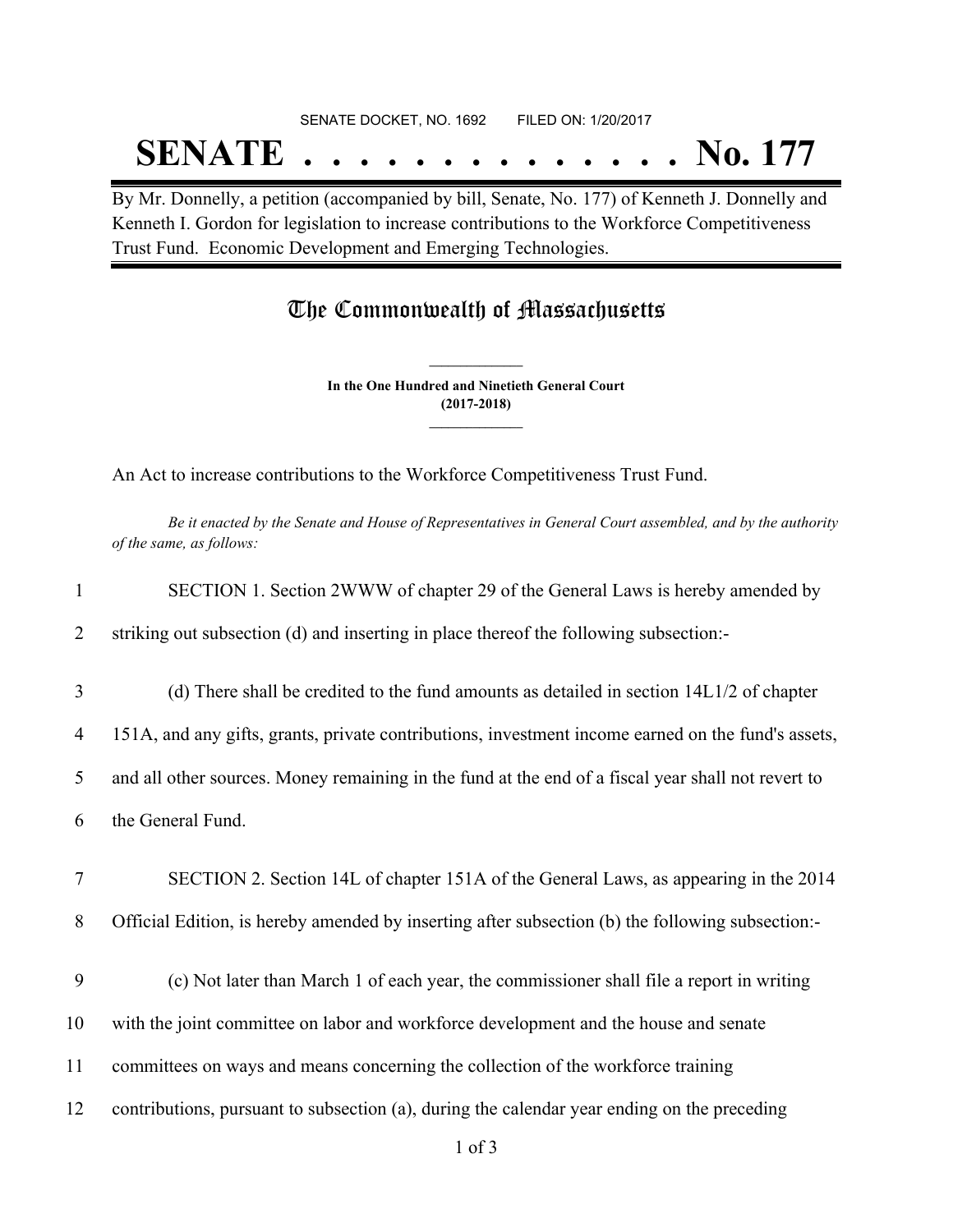December 31, which shall include, but not be limited to: (1) the amount collected in each quarter and the total amount collected for the year; (2) the total number of employers that contributed to the fund, and the total number of employees employed by this group of employers; and (3) the contribution rate, to the extent it differs from 0.056 per cent.

 SECTION 3. Said chapter 151A, as so appearing, is hereby further amended by inserting after section 14L the following section:-

 Section 14L1/2. (a) Each employer liable to pay a contribution under subsection (i) of section 14 shall also pay, in the same manner and at the same times as the commissioner prescribes for the contribution required by said section 14, a workforce competitiveness trust fund contribution. For an employer's first through nineteenth employee, inclusive, the contribution shall be 0.028 per cent of so much of its wages as are subject to contributions pursuant to clause (4) of subsection (a) of said section 14. For an employer's twentieth through one-hundredth employee, inclusive, the contribution shall be 0.042 per cent of so much of its wages as are subject to contributions pursuant to clause (4) of subsection (a) of said section 14. For an employer's one hundred and first employee and any employee thereafter, the contribution shall be 0.056 per cent of so much of its wages as are subject to contributions pursuant to clause (4) of subsection (a) of said section 14. The commissioner shall deposit the proceeds of said workforce competitiveness trust fund contribution in the Workforce Competitiveness Trust Fund, established by section 2WWW of chapter 29.

 (b) Except where inconsistent with the provisions of this section, the terms and conditions of this chapter that apply to the payment of and the collection of contributions shall apply to the same extent to the payment of and the collection of the workforce competitiveness trust fund

of 3